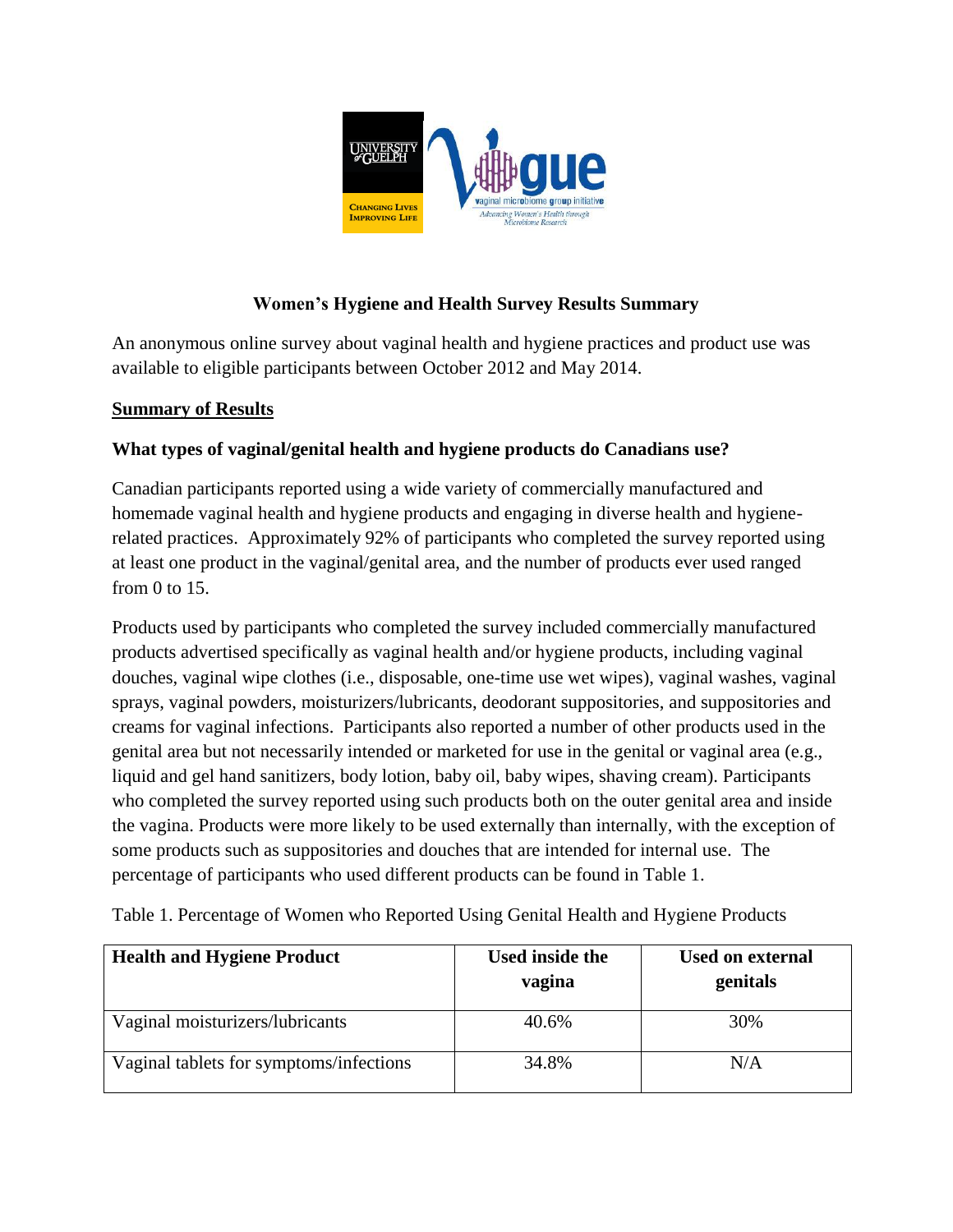| Anti-itch creams                | 25.8% | 49.8% |
|---------------------------------|-------|-------|
| Vaginal wipe cloths             | 4.2%  | 42%   |
| Vaginal washes/cleansers        | 4%    | 11.7% |
| Baby/antiseptic wipes           | 2.6%  | 41.6% |
| Hand/body lotion                | 2%    | 21.2% |
| Baby oil                        | 2%    | 10.4% |
| Vaginal deodorant suppositories | 1.4%  | N/A   |
| Liquid/gel sanitizers           | 0.8%  | 1.8%  |
| Vaginal sprays                  | 0.6%  | 5.6%  |
| Vaginal powders                 | 0.6%  | 5.4%  |
| Shaving cream                   | N/A   | 50.1% |
| Other products not listed       | 15%   |       |

#### **What types of menstrual products do Canadians use?**

The majority of participants who completed the survey reported using menstrual products **(**75.3%). A large majority (88.4%) reported using non-scented products compared to 12.6% of participants reported using scented menstrual products. The most commonly used menstrual products were non-organic store-bought sanitary pads (52.3%) and tampons (49.5%), followed by organic store-bought sanitary pads (16.7%) and tampons (15.5%), reusable menstrual cups (e.g., DivaCup) (13.8%), homemade sanitary pads (e.g., flannel and cotton fabric) (5.4%), singleuse menstrual cups (2.5%), and homemade tampons (0.5%). Some participants used other menstrual products including natural sea sponge tampons, menstrual sponge, reusable cloth pads, disposable and reusable panty liners, toilet paper, facial tissues, paper towels, and socks.

#### **What types of vaginal/genital health and hygiene practices do Canadians engage in?**

Canadian participants who completed the survey also reported engaging in a number of different practices related to vaginal health and/or hygiene, the most common of which was inserting sex toys into the vagina (39.2%) and waxing the genital area (26.4%). Of the participants who used sex toys, 76.3% reported using sex toys inside the vagina. Other practices, such as undergoing genital surgery for reasons other than cosmetic (2.4%), genital piercing (1.7%), dying pubic hair